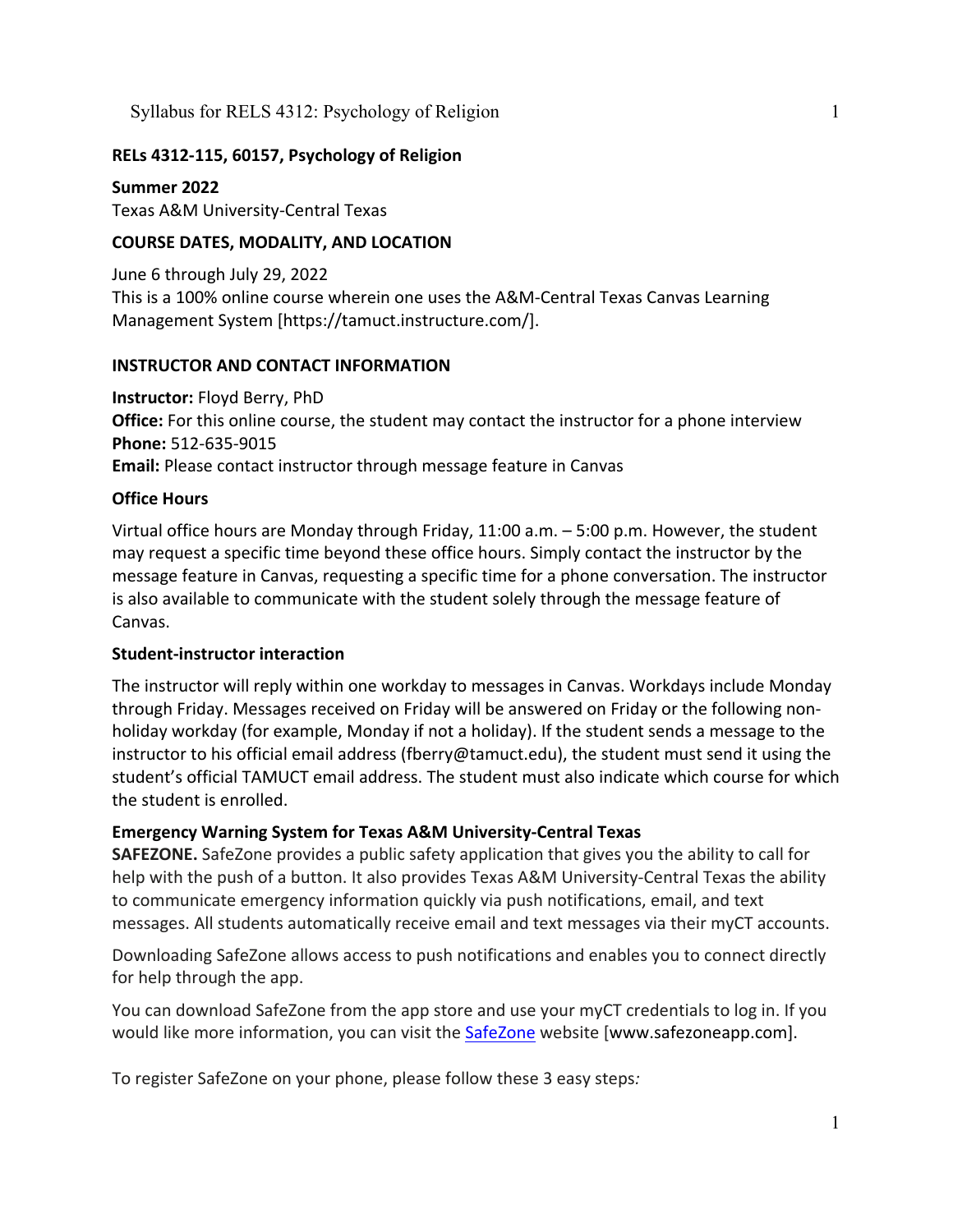- 1. Download the SafeZone App from your phone store using the link below:
	- o [iPhone/iPad:](https://apps.apple.com/app/safezone/id533054756) [https://apps.apple.com/app/safezone/id533054756]
	- o [Android Phone / Tablet](https://play.google.com/store/apps/details?id=com.criticalarc.safezoneapp) [https://play.google.com/store/apps/details?id=com.criticalarc.safezoneapp]
- 2. Launch the app and enter your myCT email address (e.g., {name}@tamuct.edu)
- 3. Complete your profile and accept the terms of service

# **COURSE INFORMATION**

# **Course Overview and description**

Examines the major issues, theories, and psychological approaches to the study of religion. Explores the formation of meaning systems, motivation for behaviors, and psychological accounts for religious impulses and phenomena.

# **Course Objective or Goal**

# **Student Learning Outcomes (See "Complete Course Calendar" for assignments that address the course objectives)**

Objective 1: The student will critique a reductionistic psychology of religion.

- A. What is meant by reductionism in the interpretation of religious phenomena? Does reductionism hamper the psychological study of religion? References to James and his concepts are examined.
- B. Instructional activities include reading of course text, class discussions, and reaction comments.
- C. Primary means of assessment are class discussions, reaction comments, and essay exams.

Objective 2: The student will demonstrate understanding of the theoretical and methodological differences between Freudian and Jungian approaches to the study of religion.

- A. What are the roles of illusion and delusion, and archetypes and symbolism, for understanding the religious impulse and inclination? References to Freud and Jung are examined.
- B. Instructional activities include reading of course text, class discussions, and reaction comments.
- C. Primary means of assessment are class discussions, reaction comments, and essay exams.

Objective 3: The student will appreciate the study of mystical experiences and logotherapy for interpreting religious phenomena.

- A. What is the value of eastern forms of religious expression for understanding the meaning of religion in general? Of what value is phenomenology for interpreting religious experience? References to Watts and Frankl are examined.
- B. Instructional activities include reading of course text, class discussions, and reaction comments.
- C. Primary means of assessment are class discussions, reaction comments, and essay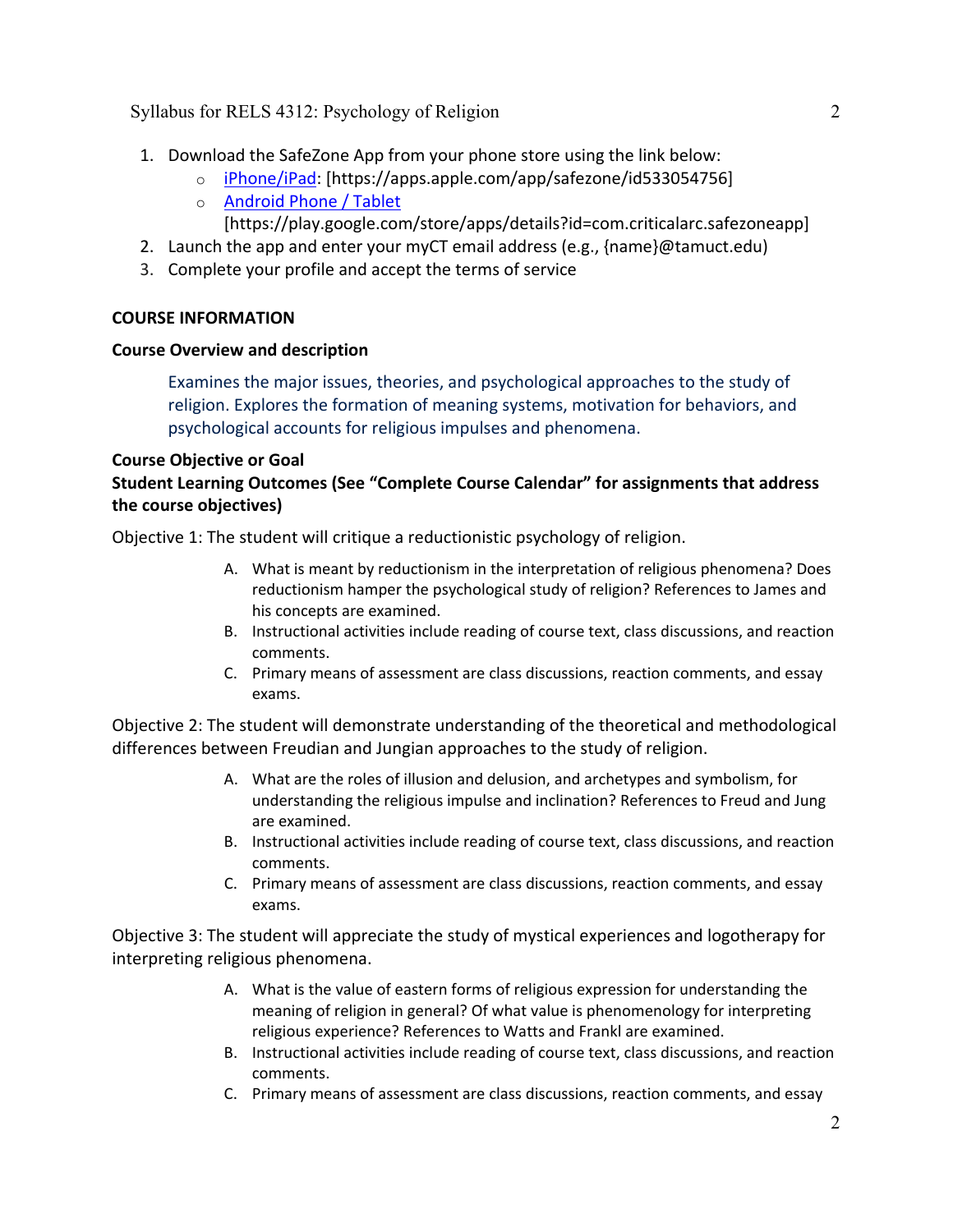exams.

Objective 4: The student will be able to evaluate contemporary approaches to the study of religion.

- A. References to Winnicott, Pruyser, Rizzuto, Vergote, Spilka, Batson, Grof, neuroscience, and evolutionary psychology are examined.
- B. Instructional activities include reading of course text, class discussions, and reaction comments.
- C. Primary means of assessment are class discussions, reaction comments, and essay exams.
- A. means of assessment are class discussions, reaction comments, and essay exams.

#### **Required Reading and Textbook**

Fuller, A. R. (2008). *Psychology and religion: Classical theorists and contemporary developments* (4th ed.). Lanham, MD: Rowman & Littlefield.

### **COURSE REQUIREMENTS**

#### Class Participation (300 points)

Students are expected to participate in class discussions, indicating an understanding of the reading material and how to apply it. Students are to read assigned material before class. Students earn a point for each of two questions that are posted by the instructor. The student earns 0-2 points on each class day (total of 6 days), which correspond to the following grade:

| Points | Grade | Points        | Grade |
|--------|-------|---------------|-------|
| 12     | 300   |               | 150   |
| 11     | 275   | 5             | 125   |
| 10     | 250   |               | 100   |
| q      | 225   | 3             | 75    |
|        | 200   | $\mathcal{P}$ | 50    |
|        | 175   |               | 25    |

The student answers two questions that are posed by the instructor, under Discussions in Canvas. There will be a separate post from the student for each of the two questions posed by the instructor. The student must post an answer to each of the two questions by Wednesday at 11:59 p.m. The student is not to quote or cite sources. All information is from the course textbook. Extra credit is given for students who comment or reply to other students' posts.

**NOTE:** When students (or the instructor) respond in some way to your posts, you are required to read their posts and reply to them in some way that is meaningful. Failure to respond to such posts result in a docking of 1 point per question originally posted by the instructor. For example, if you post an answer to each of the two questions posted by your instructor, you would receive 2 points for that week. However, should a student (or instructor)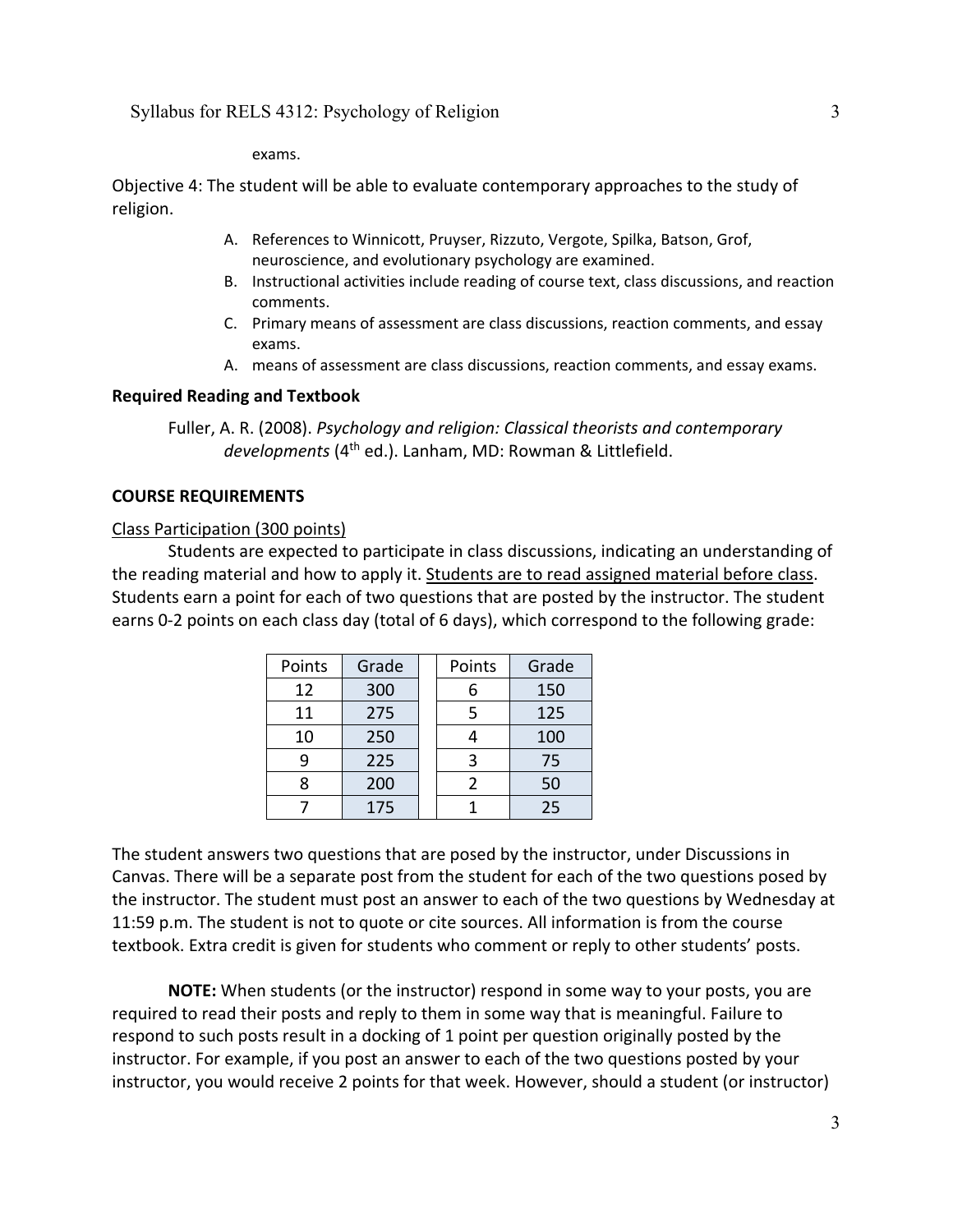comment or respond to your post, you are required to respond to that student. Failure to respond to students for one question would result in a point being deducted, and failure to respond to students for the other question would also result in a point being deducted. All replies to others must be submitted by Friday of each week at 11:59 p.m. *The following is an illustration of this point: John posts a reply to the instructor's first question. He then posts a reply to the instructor's second question. Mary comments on his first post, and the instructor asks a question about his second post. John, however, ignores Mary's and the instructor's posts. John therefore has earned 0 points for the week.*

**NOTE TO STUDENTS WHO REPLY:** When replying to a student who has posted an answer, comment on whether their post appears to be accurate based on assigned reading for that week. A student may misunderstand the instructor's question, or may have failed to provide an accurate answer. This student may benefit from any comments regarding acceptable answers to questions. You may also ask pertinent questions regarding a student's post.

#### Reaction Comments (300 points)

After participating in class discussions for a topic, students will submit a Reaction Comment (RC) through the message feature of Canvas by the due date noted in the Course Calendar (§ 7 of Syllabus). One cannot submit an RC before Thursday morning at 12:00 a.m., and one cannot submit an RC after Friday at 11:59 p.m. Therefore, the student has a two-day window to submit an RC. *In Canvas, the student will send an email to the instructor, reacting to material discussed or experienced in class*. A paragraph or two is required. Students express their reactions to something discussed or experienced in class. **A mere summary of material discussed in class, however, is insufficient for credit**. Students should make some comments on assigned reading and discussion, coupled with their reactions. The content of the RC is confidential between the student and the instructor. Students shall identify their email with the headings of RC1, RC2, etc., as indicated in the course calendar (§ 7.0). Using headings other than RC1, RC2, etc., may result in no credit. **Obviously, students must have participated in class discussions before they can react to material presented or discussed in class**. RCs correspond to the following grades:

| # of RCs | Grade |  |
|----------|-------|--|
| 6        | 300   |  |
| 5        | 250   |  |
| 4        | 200   |  |
| 3        | 150   |  |
| 2        | 100   |  |
| 1        | 50    |  |

#### Exams (400 points)

The student will submit two exams, a mid-term and a final. The exams are "take-home" exams in that the student has a few days to answer the questions that are presented. Students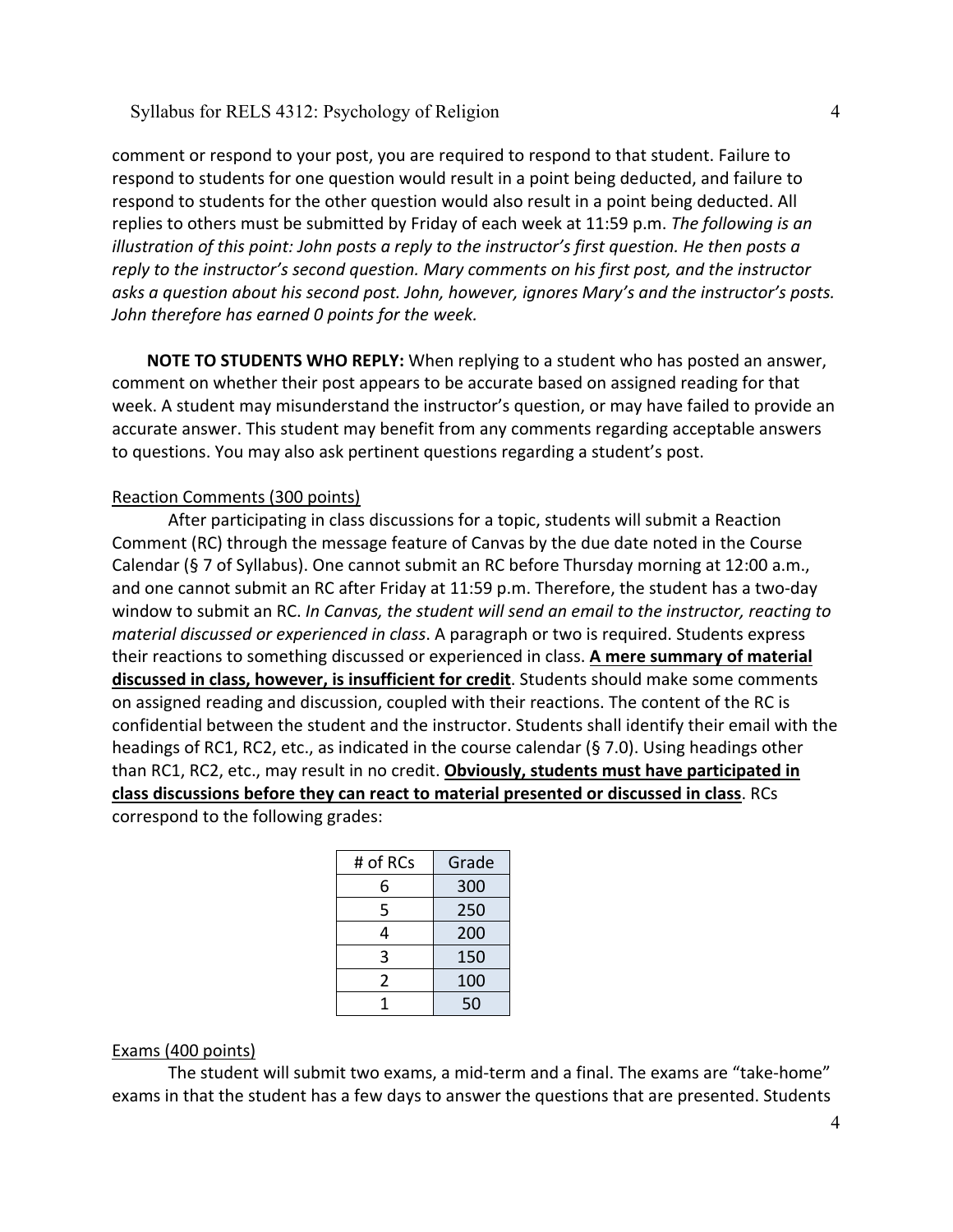type on a Microsoft Word document and submits the exam by attaching it to an email (message in Canvas), sent to the instructor. The student uses the Word document that the instructor provides. This document contains the two questions to answer. The student simply inserts each essay below the respective questions. Each exam is valued at 200 points. Students are encouraged to review their work before submission. The mid-term exam will receive comments from the instructor and will be returned to the student. The following rubric will guide the instructor:

| <b>Qualities &amp; Criteria</b> | Poor                        | Good                    | <b>Excellent</b>        |
|---------------------------------|-----------------------------|-------------------------|-------------------------|
| <b>Content</b>                  | Not objective and poorly    | Mostly objective and    | Objective and           |
| Elements of topics<br>$\bullet$ | addresses the issues.       | addresses most of the   | addresses all the       |
| to be addressed                 | Information is unnecessary  | issues. Information is  | issues. Information is  |
| Information is<br>$\bullet$     | or insufficient to discuss  | mostly necessary and    | necessary and           |
| correct                         | the issues.                 | sufficient to discuss   | sufficient to discuss   |
| Coherency<br>$\bullet$          |                             | the issues.             | the issues.             |
|                                 |                             |                         |                         |
| (Weight: 70%)                   | $(0-109$ pts)               | $(110-131 \text{ pts})$ | $(132-140 \text{ pts})$ |
| <b>Quality of Writing</b>       | Poorly written and          | Mostly well-written,    | Well-written, without   |
| Clarity                         | contains flagrant spelling  | without egregious       | egregious spelling or   |
| Grammar and<br>$\bullet$        | and grammatical errors.     | spelling or             | grammatical errors.     |
| English usage                   | Poorly organized, lacks     | grammatical errors.     | Well organized, clear,  |
| Organization and<br>$\bullet$   | clarity, and is incoherent. | Organized, clear, and   | and ideas are           |
| coherence                       |                             | ideas are presented in  | presented in coherent   |
|                                 |                             | coherent ways.          | ways.                   |
| (Weight: 30%)                   | $(0-40 \text{ pts})$        | $(41-55 \text{ pts})$   | (56-60 pts)             |

A few days before each exam (mid-term and final), the instructor will provide students with two exam questions. This practice provides the student with a few days' worth of preparation and composition.

**NOTE:** Upper-level undergraduate students are expected to have adequate knowledge of the essentials of grammar, writing style, and essay organization in accordance with writing manuals. If the student does *not* have adequate knowledge in these areas, then the purchase and use of additional books are highly recommended. The University Writing Center is also available to students. Failure to provide written work in accordance with the essentials of acceptable, English writing style will result in poor grades. Examples of non-standard English usage include, among other things, sentence fragments, run-ons, dangling modifiers, lack of agreement between pronouns and their antecedents or subjects and verbs, bulleted items, slashes, flagrant misuse of punctuation, slang or abbreviated expressions, "etc." or "*et cetera*," and excessive use of metaphorical language. In Canvas under Modules, there is a Power Point on "Typical Problems with Essay Exams." Students should review this Power Point.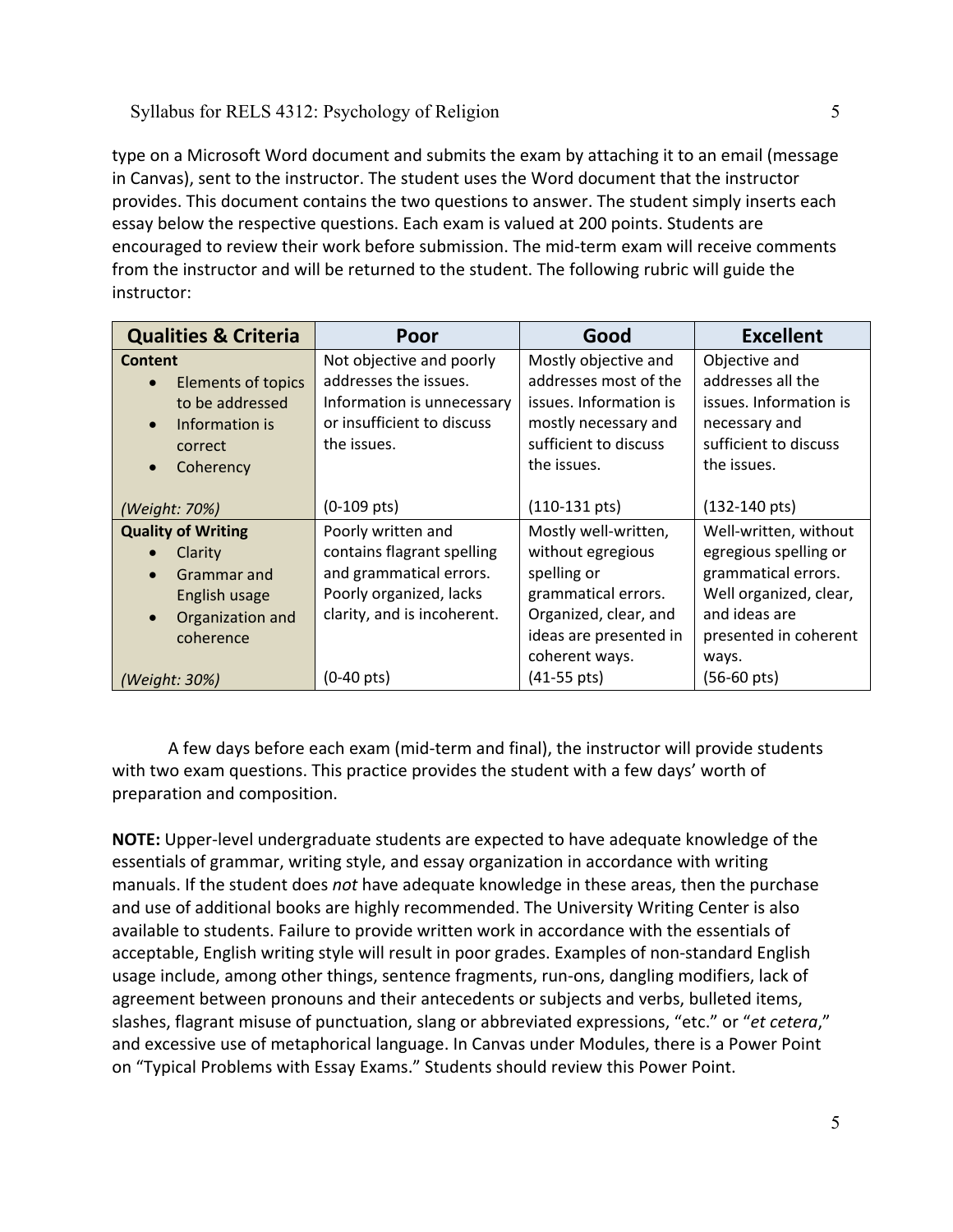**How to Submit Exams**: Students shall use Times New Roman 12 point, double-spaced. Neither citations nor quotations are expected. Students attach their Word documents to a message in Canvas and sends them to the instructor. Both essay questions are included on the one document.

### Academic Integrity Requirement

During the first week of class, the student is to read the section in the syllabus on Academic Integrity and the link provided in that section regarding plagiarism. Students must acknowledge having read the document (in Canvas, under Modules) pertaining to Academic Integrity and send a message in Canvas to the instructor that they understand Academic Integrity and its provisions. **NOTE: Students will not be allowed to continue in the course**  without notifying the instructor of their comprehension of this material. Examples of academic dishonesty in this course might be having someone do the student's work, plagiarizing from internet sites, or plagiarizing from Discussion posts.

### **Grading Criteria Rubric and Conversion**

#### Grading Matrix

|                                    | Points |
|------------------------------------|--------|
| Exams (2 $@$ 200)                  | 400    |
| <b>Class Participation</b>         | 300    |
| <b>Reaction Comments</b>           | 300    |
| <b>Academic Integrity Document</b> |        |
| Total:                             | 1000   |

#### Conversion to Course Letter Grade

| Points           | ℅          | Grade |
|------------------|------------|-------|
| $900 - 1000$     | $90 - 100$ |       |
| $800 -$<br>-899  | $80 - 89$  | В     |
| $700 -$<br>- 799 | $70 - 79$  |       |
| $600 -$<br>699   | $60 - 69$  | Ð     |
| 599              | $0 - 59$   |       |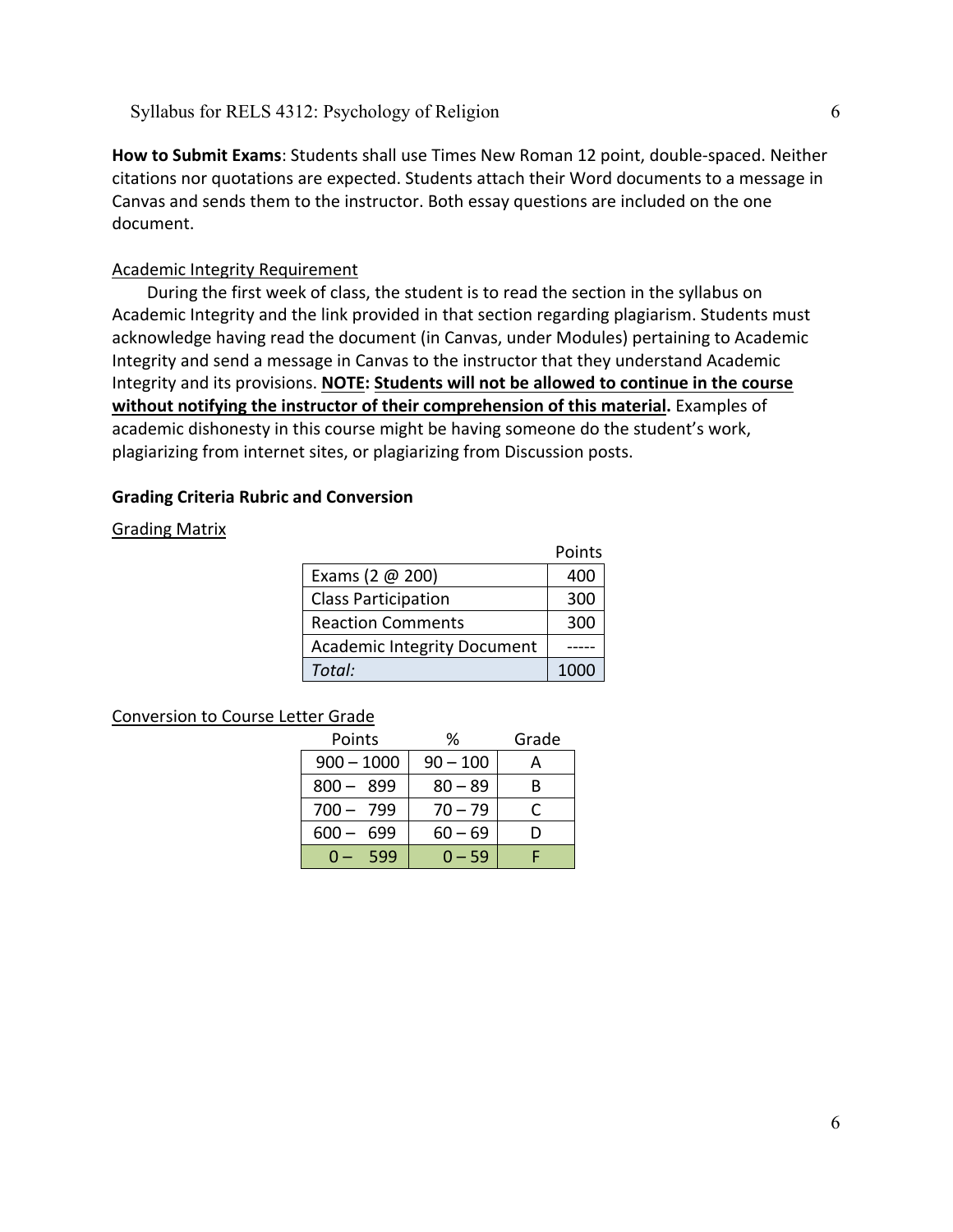#### **Posting of Grades**

Points for discussion posts (class participation) and RCs are tallied at the end of the term. Students may ascertain their progress in these two areas by simply reviewing their own submissions, For example, if the student could earn 6 discussion points after the third week of class**,** having successfully submitted posts to two questions per week, but instead has only submitted posts for two weeks, then that student has earned 4 discussion points. The student has only to review their posts to remember what they have submitted. Similarly, if the student could earn 2 points for RCs after the third week, but instead has only submitted RCs for two weeks, then that student has earned 2 RC points. At the end of term, the instructor will count the requisite discussion or RC points, convert them to a grade, and enter those grades in Canvas for the student to view.

Grading for exams is posted in Canvas in one week after the exam is taken. The instructor will provide comments on the exam, along with the numerical grade for each of the two essays. The comments from the mid-term exam should be read and evaluated by students so that they can improve their skills in taking exams (for example, for the final exam).

Extra credit is awarded to students who comment or ask questions regarding other students' discussion posts. If a student's final grade approaches a higher letter grade, and if that student has submitted posts regarding other students' posts, then the instructor may award that student with the higher letter grade. *For example, Veronica has submitted two discussion posts each week for the entire term. She has responded to other students' questions regarding her posts, but she has also commented on other students' posts herself. Her final, numerical grade is 78, which is a letter grade of C. However, the instructor has recognized Veronica's extra work that was not required, and has awarded her extra credit in the amount of 2 final grade points. The instructor therefore posts a grade of B in Warrior Web.*

#### **Grading Policies**

As a rule, make-up work for exams is not offered. *The mid-term exam may be made up with instructor approval; however, in no instance will that make-up be given later than one week from the original exam date*. *To be considered as a prospect for making up the mid-term exam, the student must contact the instructor within 24 hours of having missed the exam for purposes of making it up*. The final course grade will be posted within a few days of the final exam; therefore, *no incompletes will be awarded for this course*. If students foresee that they will be unable to complete the course, then they should either drop the course or accept the posted grade.

If students foresee that their scores in class participation, reaction comments, or exams are unacceptable, they may wish to drop the course. Absences for any reasons, including medical, cannot be used to exempt one from the requirements of the course. For example, students may inform the instructor that they will not or did not attend class(es) for some reason. While the instructor appreciates the information about absences, students should not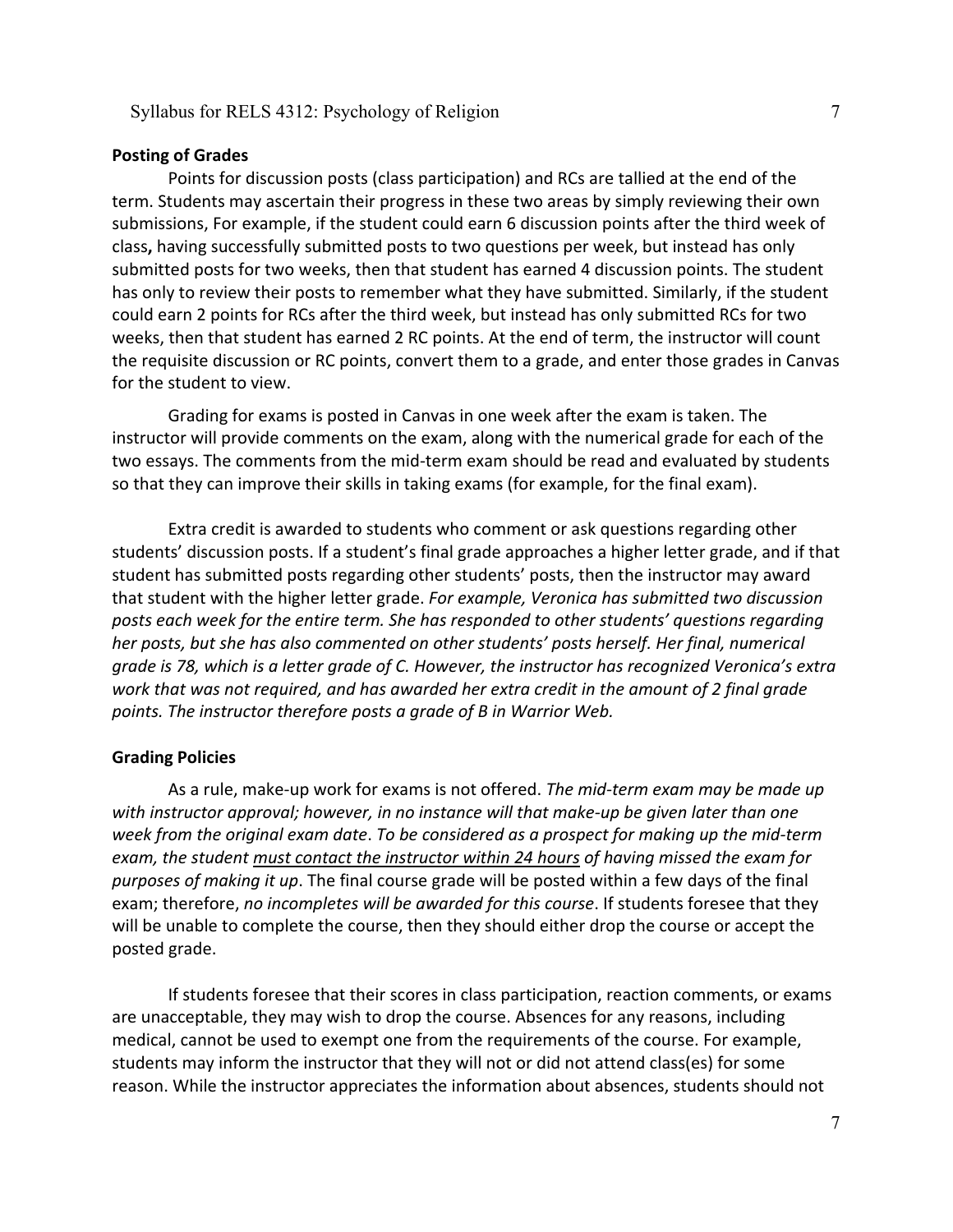expect that they will be afforded leniency or a recalculation of grades based on this information. All students in a class must be treated fairly and equally. If students foresee that they will be unable to earn the grade they desire, then they should either drop the course or accept the posted grade.

# **COURSE OUTLINE AND CALENDAR**

### **Complete Course Calendar**

| Date            | <b>Topic</b>               | <b>Readings</b>                    | <b>Assignments Due</b>                            |
|-----------------|----------------------------|------------------------------------|---------------------------------------------------|
| Week of<br>6/6  | <b>Course Requirements</b> | Syllabus                           | 2 discussion posts due before<br>midnight on 6/8  |
|                 | Academic Integrity         | Academic Integrity document (in    |                                                   |
|                 |                            | Modules in Canvas) and plagiarism  | RC1 due before midnight on 6-                     |
|                 |                            | readings (in syllabus)             | 10 (RC1 cannot be accepted                        |
|                 |                            |                                    | before 12:00 a.m. on 6/9)                         |
|                 | Discipline of              | Power Points on Religious Studies, |                                                   |
|                 | Religious Studies          | Religious Populations, Religion in | Academic Integrity                                |
|                 |                            | Istanbul, Levels of Tolerance      | acknowledgement due before                        |
| Week of         | Introduction               | Preface and Ch 1                   | midnight on 6/10<br>2 discussion posts due before |
| 6/13            | William James              |                                    | midnight on 6/15                                  |
|                 |                            |                                    |                                                   |
|                 |                            |                                    | RC2 due before midnight on                        |
|                 |                            |                                    | 6/17 (RC2 cannot be accepted                      |
|                 |                            |                                    | before 12:00 a.m. on 6/16)                        |
|                 |                            |                                    |                                                   |
|                 |                            |                                    | NOTE: Course objective 1 is                       |
|                 |                            |                                    | addressed.                                        |
| Week of<br>6/20 | Freud and Jung             | $Chs 2-3$                          | 2 discussion posts due before                     |
|                 |                            |                                    | midnight on 6/22                                  |
|                 |                            |                                    | RC3 due before midnight on                        |
|                 |                            |                                    | 6/24 (cannot be accepted                          |
|                 |                            |                                    | before 12:00 a.m. on 6/23)                        |
|                 |                            |                                    |                                                   |
|                 |                            |                                    | NOTE: Course objective 2 is                       |
|                 |                            |                                    | addressed.                                        |
| Week of         | <b>Watts and Frankl</b>    | Chs 6, 8                           | 2 discussion posts due before                     |
| 6/27            |                            |                                    | midnight on 6/29                                  |
|                 |                            |                                    | RC4 due before midnight on 7/1                    |
|                 |                            |                                    | (cannot be accepted before                        |
|                 |                            |                                    | 12:00 a.m. on 6/30)                               |
|                 |                            |                                    |                                                   |
|                 |                            |                                    | NOTE: During the week, the                        |
|                 |                            |                                    | mid-term exam questions are                       |
|                 |                            |                                    | sent to students through                          |
|                 |                            |                                    | message feature of Canvas. The                    |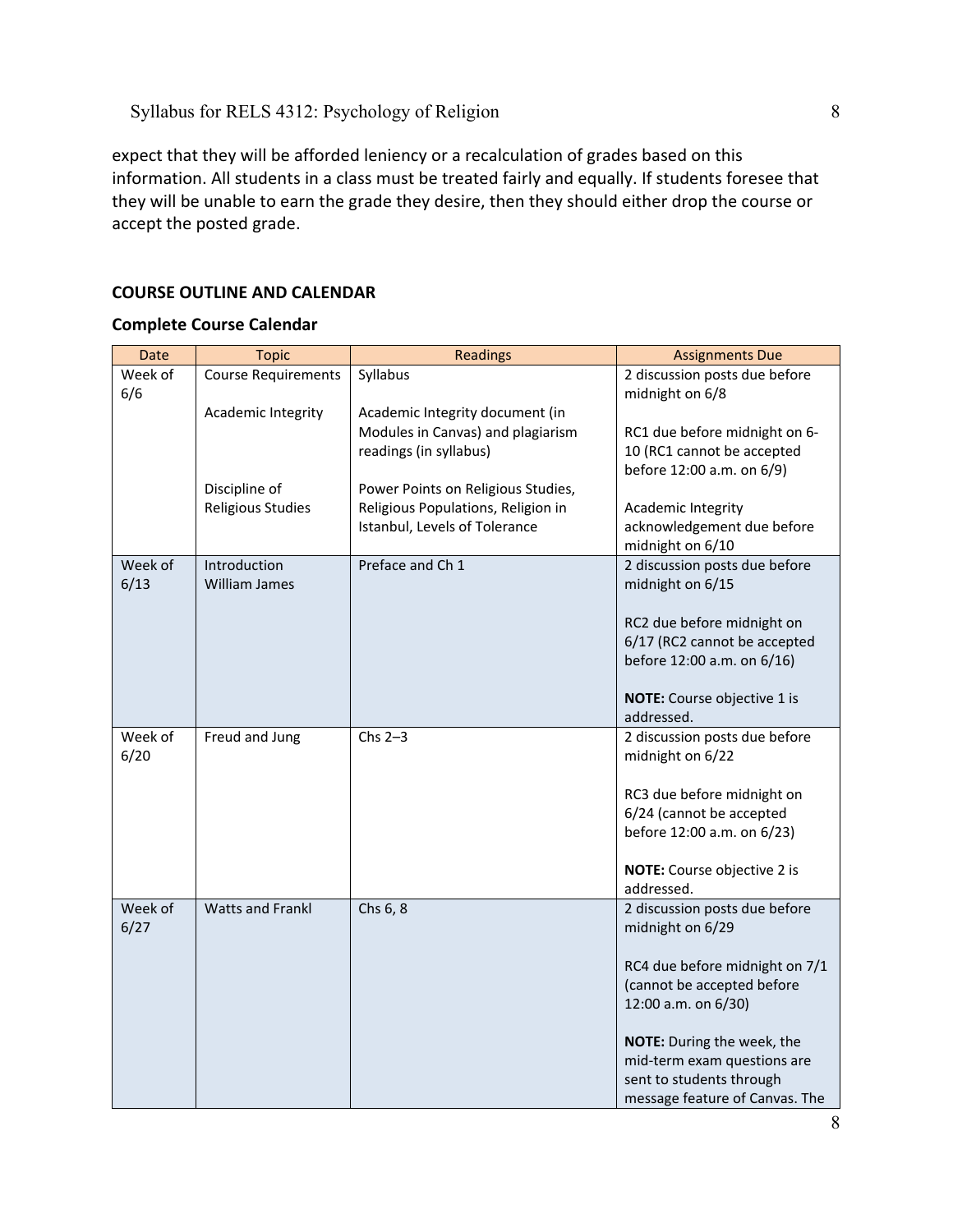| Week of         | Mid-term exam                                                    |           | exam is also posted under<br>Modules in Canvas.<br>NOTE: Course objective 3 is<br>addressed.<br>Mid-term exam due by midnight                                                                                                                                                                                                                                                  |
|-----------------|------------------------------------------------------------------|-----------|--------------------------------------------------------------------------------------------------------------------------------------------------------------------------------------------------------------------------------------------------------------------------------------------------------------------------------------------------------------------------------|
| 7/4             |                                                                  |           | on 7/8                                                                                                                                                                                                                                                                                                                                                                         |
| Week of<br>7/11 | Winnicott, Pruyser,<br>Rizzuto, Vergote,<br>Spilka, Batson, Grof | Chs 9     | <b>NOTE:</b> Comments and exam<br>grades returned to student<br>through message feature of<br>Canvas, along with comments<br>regarding course progress in<br>discussion posts and RCs<br>2 discussion posts due before<br>midnight on 7/13<br>RC5 due before midnight on<br>7/15 (cannot be accepted<br>before 12:00 a.m. on 7/14<br>NOTE: Course objective 4 is<br>addressed. |
| Week of<br>7/18 | Neuroscience<br>Evolutionary<br>Psychology                       | Chs 11-12 | 2 discussion posts due before<br>midnight on 7/20<br>RC6 due before midnight on<br>7/22 (cannot be accepted<br>before 12:0 a.m. on 7/21)<br>NOTE: During the week, the<br>final exam questions are sent to<br>students through message<br>feature of Canvas. The exam is<br>also posted under Modules in<br>Canvas.<br>NOTE: Course objective 4 is<br>addressed.               |
| Week of<br>7/25 | <b>Final exam</b>                                                |           | Final exam due by midnight on<br>7/29                                                                                                                                                                                                                                                                                                                                          |

# **Important University Dates**

Click on the following link: [21-22Academic-Calendar.pdf \(tamuct.edu\)](https://www.tamuct.edu/registrar/docs/21-22Academic-Calendar.pdf)

# **TECHNOLOGY REQUIREMENTS AND SUPPORT**

# **Technology Requirements**

This course will use the A&M-Central Texas Instructure Canvas learning management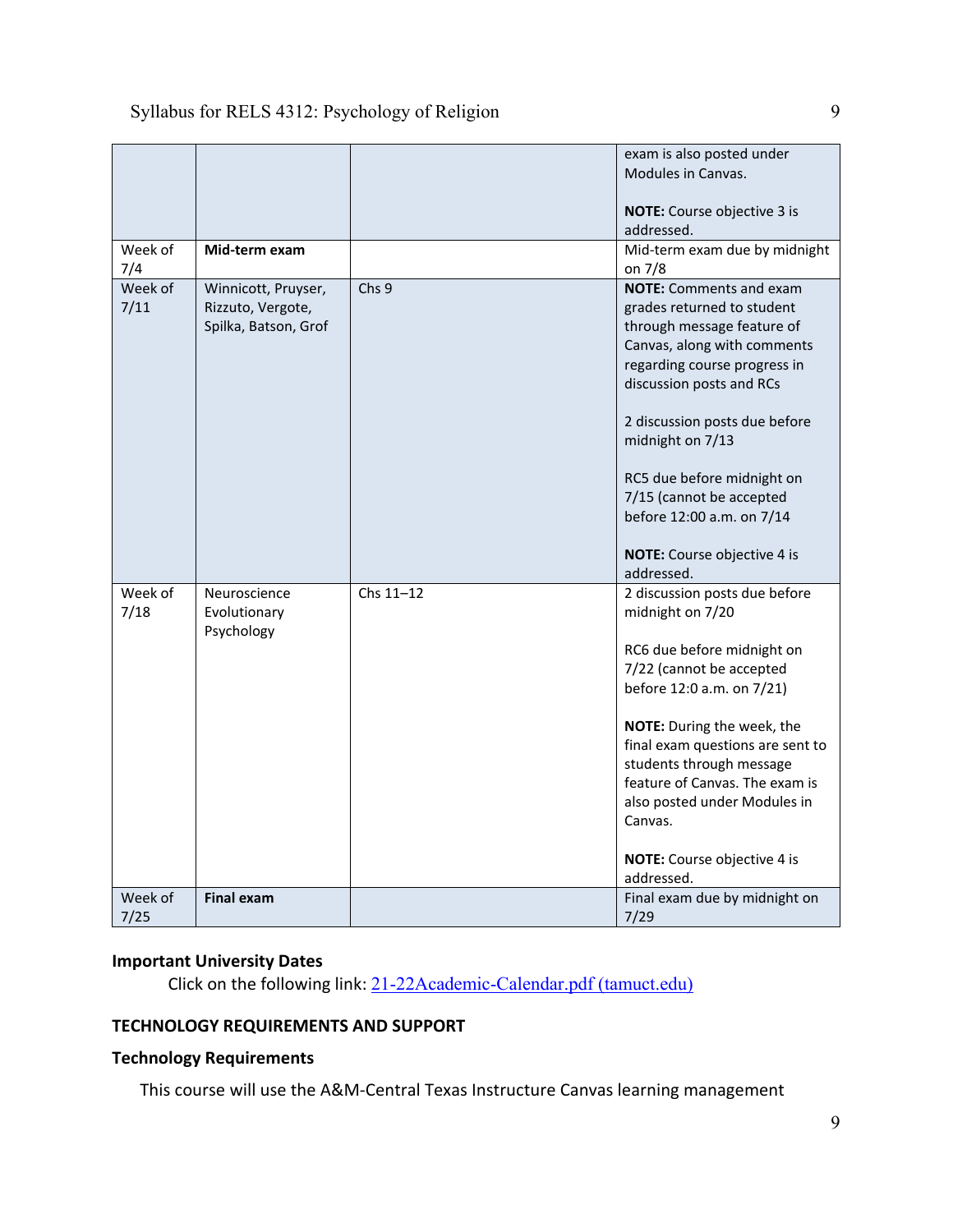# system. **We strongly recommend the latest versions of Chrome or Firefox browsers. Canvas no longer supports any version of Internet Explorer.**

Logon to A&M-Central Texas Canvas [https://tamuct.instructure.com/] or access Canvas through the TAMUCT Online link in myCT [https://tamuct.onecampus.com/]. You will log in through our Microsoft portal.

Username: Your MyCT email address. Password: Your MyCT password

### **Canvas Support**

Use the Canvas Help link, located at the bottom of the left-hand menu, for issues with Canvas. You can select "Chat with Canvas Support," submit a support request through "Report a Problem," or call the Canvas support line: 1-844-757-0953.

For issues related to course content and requirements, contact your instructor.

### **Online Proctored Testing**

A&M-Central Texas uses Proctorio for online identity verification and proctored testing. This service is provided at no direct cost to students. If the course requires identity verification or proctored testing, the technology requirements are: Any computer meeting the minimum computing requirements, plus web camera, speaker, and microphone (or headset). Proctorio also requires the Chrome web browser with their custom plug in.

### **Other Technology Support**

For log-in problems, students should contact Help Desk Central, 24 hours a day, 7 days a week:

Email: [helpdesk@tamu.edu](mailto:helpdesk@tamu.edu) Phone: (254) 519-5466 [Web Chat:](http://hdc.tamu.edu/) [http://hdc.tamu.edu] *Please let the support technician know you are an A&M-Central Texas student.*

### **UNIVERSITY RESOURCES, PROCEDURES, AND GUIDELINES**

#### **Drop Policy**

If you discover that you need to drop this class, you must complete the [Drop Request](https://federation.ngwebsolutions.com/sp/startSSO.ping?PartnerIdpId=https://eis-prod.ec.tamuct.edu:443/samlsso&SpSessionAuthnAdapterId=tamuctDF&TargetResource=https%3a%2f%2fdynamicforms.ngwebsolutions.com%2fSubmit%2fStart%2f53b8369e-0502-4f36-be43-f02a4202f612) Dynamic Form through Warrior Web.

[https://federation.ngwebsolutions.com/sp/startSSO.ping?PartnerIdpId=https://eisprod.ec.tamuct.edu:443/samlsso&SpSessionAuthnAdapterId=tamuctDF&TargetResource=https%3a %2f%2fdynamicforms.ngwebsolutions.com%2fSubmit%2fStart%2f53b8369e-0502-4f36-be43 f02a4202f612].

Faculty cannot drop students; this is always the responsibility of the student. The Registrar's Office will provide a deadline on the Academic Calendar for which the form must be completed. Once you submit the completed form to the Registrar's Office, you must go into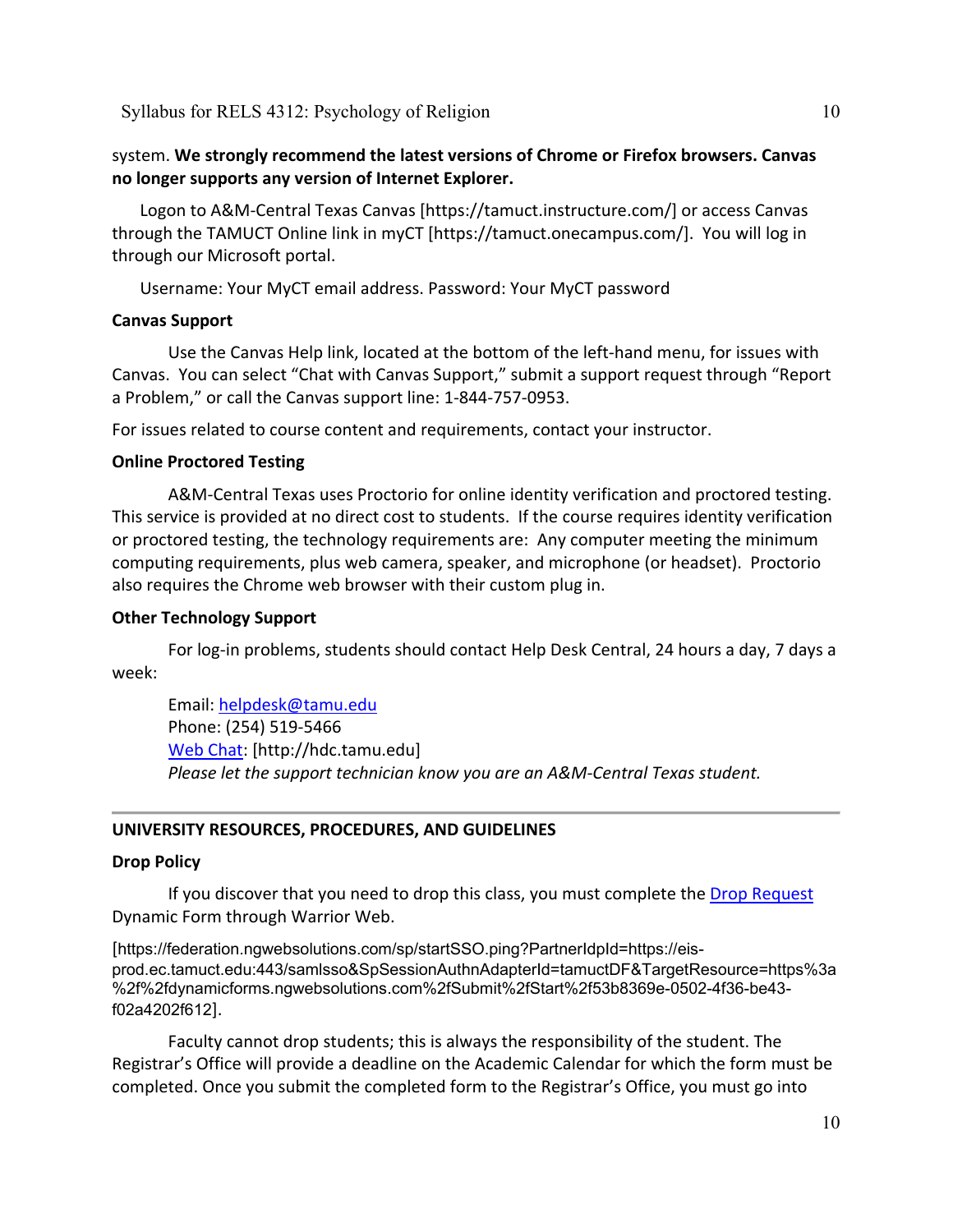Warrior Web and confirm that you are no longer enrolled. If you still show as enrolled, FOLLOW-UP with the Registrar's Office immediately. You are to attend class until the procedure is complete to avoid penalty for absence. Should you miss the drop deadline or fail to follow the procedure, you will receive an F in the course, which may affect your financial aid and/or VA educational benefits.

# **Academic Integrity**

Texas A&M University-Central Texas values the integrity of the academic enterprise and strives for the highest standards of academic conduct. A&M-Central Texas expects its students, faculty, and staff to support the adherence to high standards of personal and scholarly conduct to preserve the honor and integrity of the creative community. Any deviation by students from this expectation may result in a failing grade for the assignment and potentially a failing grade for the course. All academic misconduct concerns will be referred to the Office of Student Conduct. When in doubt on collaboration, citation, or any issue, please contact your instructor before taking a course of action.

For more [information](https://nam04.safelinks.protection.outlook.com/?url=https%3A%2F%2Fwww.tamuct.edu%2Fstudent-affairs%2Fstudent-conduct.html&data=04%7C01%7Clisa.bunkowski%40tamuct.edu%7Ccfb6e486f24745f53e1a08d910055cb2%7C9eed4e3000f744849ff193ad8005acec%7C0%7C0%7C637558437485252160%7CUnknown%7CTWFpbGZsb3d8eyJWIjoiMC4wLjAwMDAiLCJQIjoiV2luMzIiLCJBTiI6Ik1haWwiLCJXVCI6Mn0%3D%7C1000&sdata=yjftDEVHvLX%2FhM%2FcFU0B99krV1RgEWR%2BJ%2BhvtoR6TYk%3D&reserved=0) regarding the Student Conduct process, [https://www.tamuct.edu/student-affairs/student-conduct.html].

If you know of potential honor violations by other students, you may [submit](https://nam04.safelinks.protection.outlook.com/?url=https%3A%2F%2Fcm.maxient.com%2Freportingform.php%3FTAMUCentralTexas%26layout_id%3D0&data=04%7C01%7Clisa.bunkowski%40tamuct.edu%7Ccfb6e486f24745f53e1a08d910055cb2%7C9eed4e3000f744849ff193ad8005acec%7C0%7C0%7C637558437485262157%7CUnknown%7CTWFpbGZsb3d8eyJWIjoiMC4wLjAwMDAiLCJQIjoiV2luMzIiLCJBTiI6Ik1haWwiLCJXVCI6Mn0%3D%7C1000&sdata=CXGkOa6uPDPX1IMZ87z3aZDq2n91xfHKu4MMS43Ejjk%3D&reserved=0) a report, [https://cm.maxient.com/reportingform.php?TAMUCentralTexas&layout\_id=0].

## **Academic Accommodations**

At Texas A&M University-Central Texas, we value an inclusive learning environment where every student has an equal chance to succeed and has the right to a barrier-free education. The Warrior Center for Student Success, Equity and Inclusion is responsible for ensuring that students with a disability receive equal access to the university's programs, services and activities. If you believe you have a disability requiring reasonable accommodations, please contact the Office of Access and Inclusion, WH-212; or call (254) 501- 5836. Any information you provide is private and confidential and will be treated as such.

For more information, please visit our [Access & Inclusion](https://tamuct.instructure.com/courses/717) Canvas page (log-in required) [https://tamuct.instructure.com/courses/717]

# **Important information for Pregnant and/or Parenting Students**

Texas A&M University-Central Texas supports students who are pregnant and/or parenting. In accordance with requirements of Title IX and related guidance from US Department of Education's Office of Civil Rights, the Dean of Student Affairs' Office can assist students who are pregnant and/or parenting in seeking accommodations related to pregnancy and/or parenting. Students should seek out assistance as early in the pregnancy as possible. For more information, please visit [Student Affairs](https://www.tamuct.edu/student-affairs/pregnant-and-parenting-students.html) [https://www.tamuct.edu/studentaffairs/pregnant-and-parenting-students.html]. Students may also contact the institution's Title IX Coordinator. If you would like to read more about these [requirements and guidelines](http://www2.ed.gov/about/offices/list/ocr/docs/pregnancy.pdf) online, please visit the website [http://www2.ed.gov/about/offices/list/ocr/docs/pregnancy.pdf].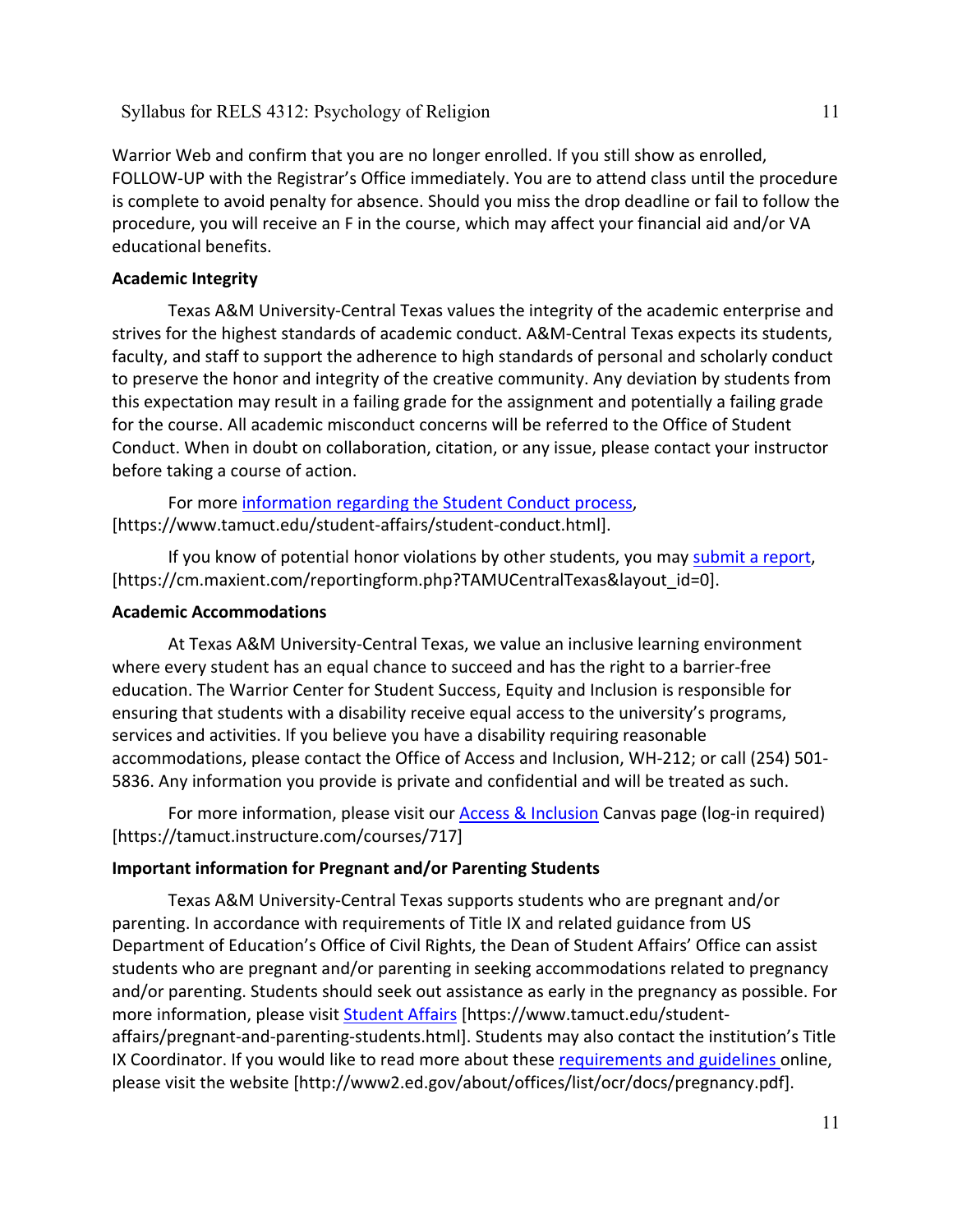Title IX of the Education Amendments Act of 1972 prohibits discrimination on the basis of sex and gender–including pregnancy, parenting, and all related conditions. A&M-Central Texas is able to provide flexible and individualized reasonable accommodation to pregnant and parenting students. All pregnant and parenting students should contact the Associate Dean in the Division of Student Affairs at (254) 501-5909 to seek out assistance. Students may also contact the University's Title IX Coordinator.

### **Tutoring**

Tutoring is available to all A&M-Central Texas students, both virtually and in-person. Student success coaching is available online upon request. If you have a question, are interested in becoming a tutor, or in need of success coaching contact the Warrior Center for Student Success, Equity and Inclusion at (254) 501-5836, visit the Warrior Center at 212 Warrior Hall, or by emailing [WarriorCenter@tamuct.edu.](mailto:WarriorCenter@tamuct.edu) To schedule tutoring sessions and view tutor availability, please visit Tutor [Matching](https://tutormatchingservice.com/TAMUCT) Services [https://tutormatchingservice.com/TAMUCT] or visit the Tutoring Center in 111 Warrior Hall.

Chat live with a remote tutor 24/7 for almost any subject from on your computer! Tutor.com is an online tutoring platform that enables A&M-Central Texas students to log in and receive online tutoring support at no additional cost. This tool provides tutoring in over 40 subject areas except writing support. Access Tutor.com through Canvas.

#### **University Writing Center**

Located in Warrior Hall 416, the University Writing Center (UWC) at Texas A&M University–Central Texas (A&M–Central Texas) is a free service open to all A&M–Central Texas students. For the Summer 2022 semester, the hours of operation are from 10:00 a.m.-4:00 p.m. Monday thru Thursday in Warrior Hall 416 (with online tutoring available every hour as well) with satellite hours available online only Monday thru Thursday from 6:00-9:00 p.m. and most Saturdays from 12:00-3:00 p.m.

Tutors are prepared to help writers of all levels and abilities at any stage of the writing process. While tutors will not write, edit, or grade papers, they will assist students in developing more effective composing practices. By providing a practice audience for students' ideas and writing, our tutors highlight the ways in which they read and interpret students' texts, offering guidance and support throughout the various stages of the writing process. In addition, students may work independently in the UWC by checking out a laptop that runs the Microsoft Office suite and connects to WIFI, or by consulting our resources on writing, including all of the relevant style guides. Whether you need help brainstorming ideas, organizing an essay, proofreading, understanding proper citation practices, or just want a quiet place to work, the UWC is here to help!

Students may arrange a one-to-one session with a trained and experienced writing tutor by making an appointment via [WCOnline](https://tamuct.mywconline.com/) at [https://tamuct.mywconline.com/]. In addition, you can email Dr. Bruce Bowles Jr. at bruce.bowles@tamuct.edu if you have any questions about the UWC, need any assistance with scheduling, or would like to schedule a recurring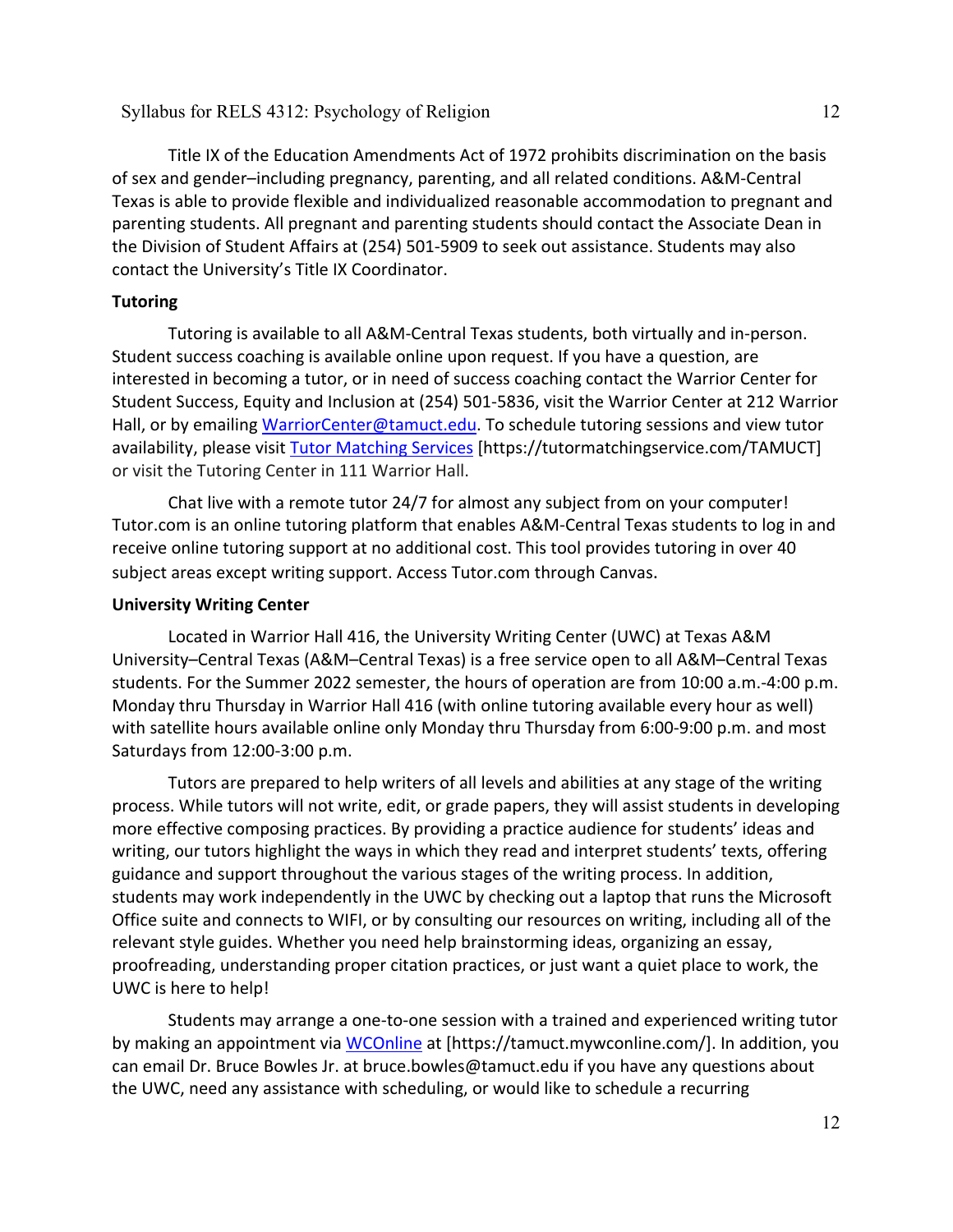appointment with your favorite tutor.

#### **University Library**

The University Library provides many services in support of research across campus and at a distance. We offer over 200 electronic databases containing approximately 400,000 eBooks and 82,000 journals, in addition to the 96,000 items in our print collection, which can be mailed to students who live more than 50 miles from campus. Research guides for each subject taught at A&M-Central Texas are available through our website to help students navigate these resources. On campus, the library offers technology including cameras, laptops, microphones, webcams, and digital sound recorders.

Research assistance from a librarian is also available 24 hours a day through our online chat service, and at the reference desk when the library is open. Research sessions can be scheduled for more comprehensive assistance, and may take place virtually through WebEx, Microsoft Teams or in-person at the library. Schedule an [appointment](https://nam04.safelinks.protection.outlook.com/?url=https%3A%2F%2Ftamuct.libcal.com%2Fappointments%2F%3Fg%3D6956&data=04%7C01%7Clisa.bunkowski%40tamuct.edu%7Cde2c07d9f5804f09518008d9ab7ba6ff%7C9eed4e3000f744849ff193ad8005acec%7C0%7C0%7C637729369835011558%7CUnknown%7CTWFpbGZsb3d8eyJWIjoiMC4wLjAwMDAiLCJQIjoiV2luMzIiLCJBTiI6Ik1haWwiLCJXVCI6Mn0%3D%7C3000&sdata=KhtjgRSAw9aq%2FoBsB6wyu8b7PSuGN5EGPypzr3Ty2No%3D&reserved=0) [here](https://nam04.safelinks.protection.outlook.com/?url=https%3A%2F%2Ftamuct.libcal.com%2Fappointments%2F%3Fg%3D6956&data=04%7C01%7Clisa.bunkowski%40tamuct.edu%7Cde2c07d9f5804f09518008d9ab7ba6ff%7C9eed4e3000f744849ff193ad8005acec%7C0%7C0%7C637729369835011558%7CUnknown%7CTWFpbGZsb3d8eyJWIjoiMC4wLjAwMDAiLCJQIjoiV2luMzIiLCJBTiI6Ik1haWwiLCJXVCI6Mn0%3D%7C3000&sdata=KhtjgRSAw9aq%2FoBsB6wyu8b7PSuGN5EGPypzr3Ty2No%3D&reserved=0) [https://tamuct.libcal.com/appointments/?g=6956]. Assistance may cover many topics, including how to find articles in peer-reviewed journals, how to cite resources, and how to piece together research for written assignments.

Our 27,000-square-foot facility on the A&M-Central Texas main campus includes student lounges, private study rooms, group work spaces, computer labs, family areas suitable for all ages, and many other features. Services such as interlibrary loan, TexShare, binding, and laminating are available. The library frequently offers workshops, tours, readings, and other events. For more information, please visit our Library [website](https://nam04.safelinks.protection.outlook.com/?url=https%3A%2F%2Ftamuct.libguides.com%2Findex&data=04%7C01%7Clisa.bunkowski%40tamuct.edu%7C7d8489e8839a4915335f08d916f067f2%7C9eed4e3000f744849ff193ad8005acec%7C0%7C0%7C637566044056484222%7CUnknown%7CTWFpbGZsb3d8eyJWIjoiMC4wLjAwMDAiLCJQIjoiV2luMzIiLCJBTiI6Ik1haWwiLCJXVCI6Mn0%3D%7C1000&sdata=2R755V6rcIyedGrd4Os5rkgn1PvhHKU3kUV1vBKiHFo%3D&reserved=0)

[http://tamuct.libguides.com/index].

### **OPTIONAL POLICY STATEMENTS**

#### **A Note about Sexual Violence at A&M-Central Texas**

Sexual violence is a serious safety, social justice, and public health issue. The university offers support for anyone struggling with these issues. University faculty are mandated reporters, so if someone discloses that they were sexually assaulted (or a victim of Domestic/Dating Violence or Stalking) while a student at TAMUCT, faculty members are required to inform the Title IX Office. If you want to discuss any of these issues confidentially, you can do so through Student Wellness and Counseling (254-501-5955) located on the second floor of Warrior Hall (207L).

Sexual violence can occur on our campus because predators often feel emboldened, and victims often feel silenced or shamed. It is incumbent on ALL of us to find ways to actively create environments that tell predators we don't agree with their behaviors and tell survivors we will support them. Your actions matter. Don't be a bystander; be an agent of change. For additional information on campus policy and resources visit the [Title IX webpage](https://www.tamuct.edu/compliance/titleix.html) [\[https://www.tamuct.edu/compliance/titleix.html\]](https://www.tamuct.edu/compliance/titleix.html).

#### **Behavioral Intervention**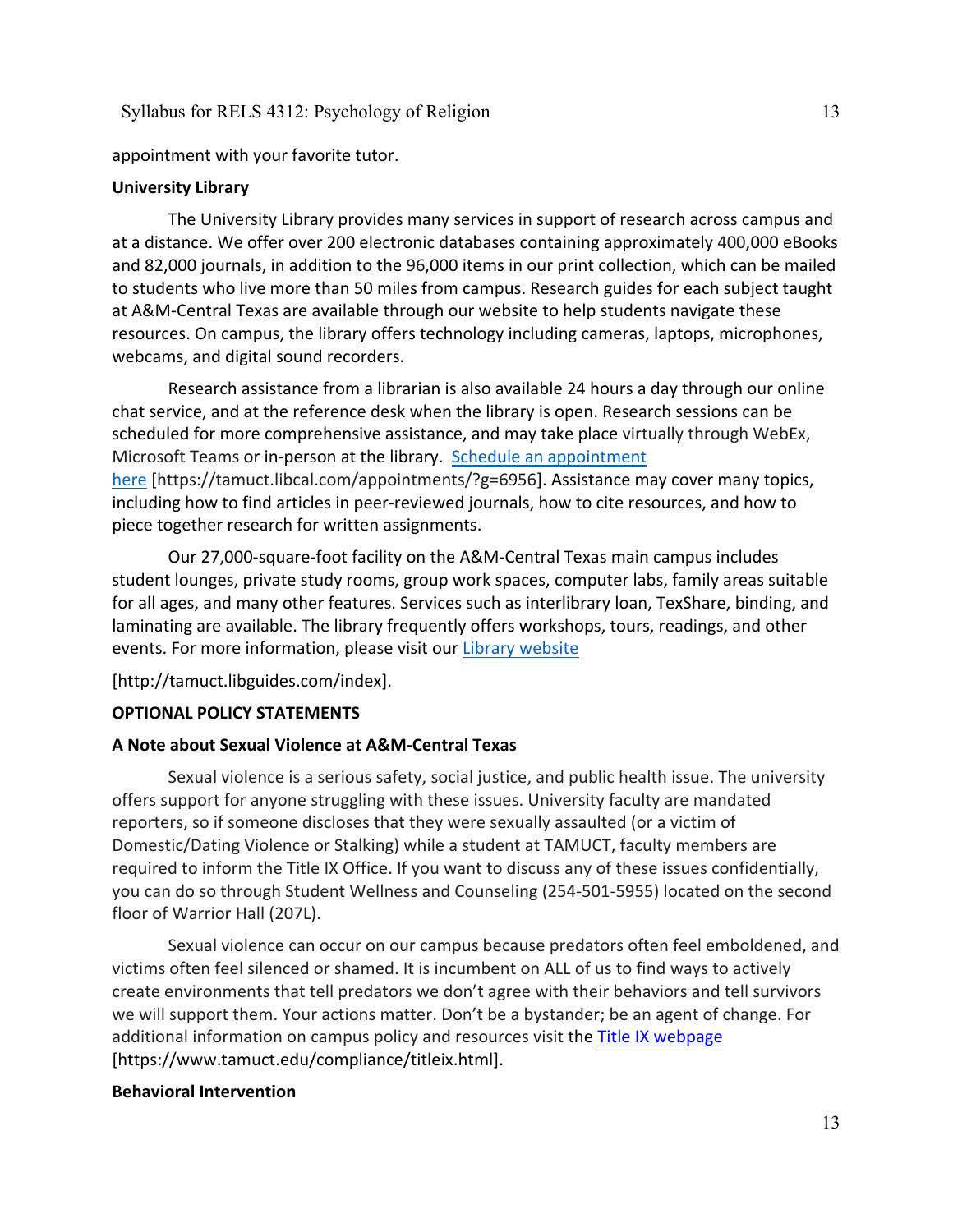Texas A&M University-Central Texas cares about the safety, health, and well-being of its students, faculty, staff, and community. If you are aware of individuals for whom you have a concern, please make a referral to the Behavioral Intervention Team. Referring your concern shows you care. You can complete the [referral](https://cm.maxient.com/reportingform.php?TAMUCentralTexas&layout_id=2) online

[https://cm.maxient.com/reportingform.php?TAMUCentralTexas&layout\_id=2].

Anonymous referrals are accepted. Please see the [Behavioral Intervention Team](https://www.tamuct.edu/bit) website for more information [https://www.tamuct.edu/bit]. If a person's behavior poses an imminent threat to you or another, contact 911 or A&M-Central Texas University Police at 254- 501-5805.

### **Diversity in the Classroom**

Respect for cultural and human biological diversity are core concepts within the social sciences. In this course, each voice in the classroom has value in contributing to class discussion. The student should respect the different experiences, beliefs, and values expressed by one's fellow students and instructor, and refrain from derogatory comments about other individuals, cultures, groups, or viewpoints. In this course we welcome individuals of all ages, backgrounds, citizenships, disabilities, education, ethnicities, family statuses, genders, gender identities, geographical locations, languages, military experiences, political views, races, religions, sexual orientations, socioeconomic statuses, and work experiences.

### **Classroom Etiquette**

Students shall show respect to other students and to the instructor in all communications, whether verbal or in writing (e.g., online). For example, making rude or threatening remarks or gestures, arguing, complaining, and challenging that is not based on readings, rationality, and the course objectives are all violations of classroom etiquette.

### **Modification of the Syllabus**

This syllabus may be revised in minor ways at the discretion of the instructor. The student is responsible for noting any changes in the syllabus. More than likely, a change in the syllabus will pertain to typos or events in the course calendar. If modified, a revised course calendar will be posted on Canvas and will replace the course calendar in the syllabus.

### **Contact with the Instructor**

The student should contact the instructor via the message feature of Canvas about any topic or issue that pertains to the course. If students contact the instructor through the instructor's official TAMUCT email, they must use their own official TAMUCT email. Many personal emails find their way to the junk folder by default.

### **Announcements**

The student is responsible for checking Canvas for ongoing announcements or messages pertaining to the course. For example, if a class is cancelled due to inclement weather, students would benefit from checking messages about the class cancellation and thus be able to alter